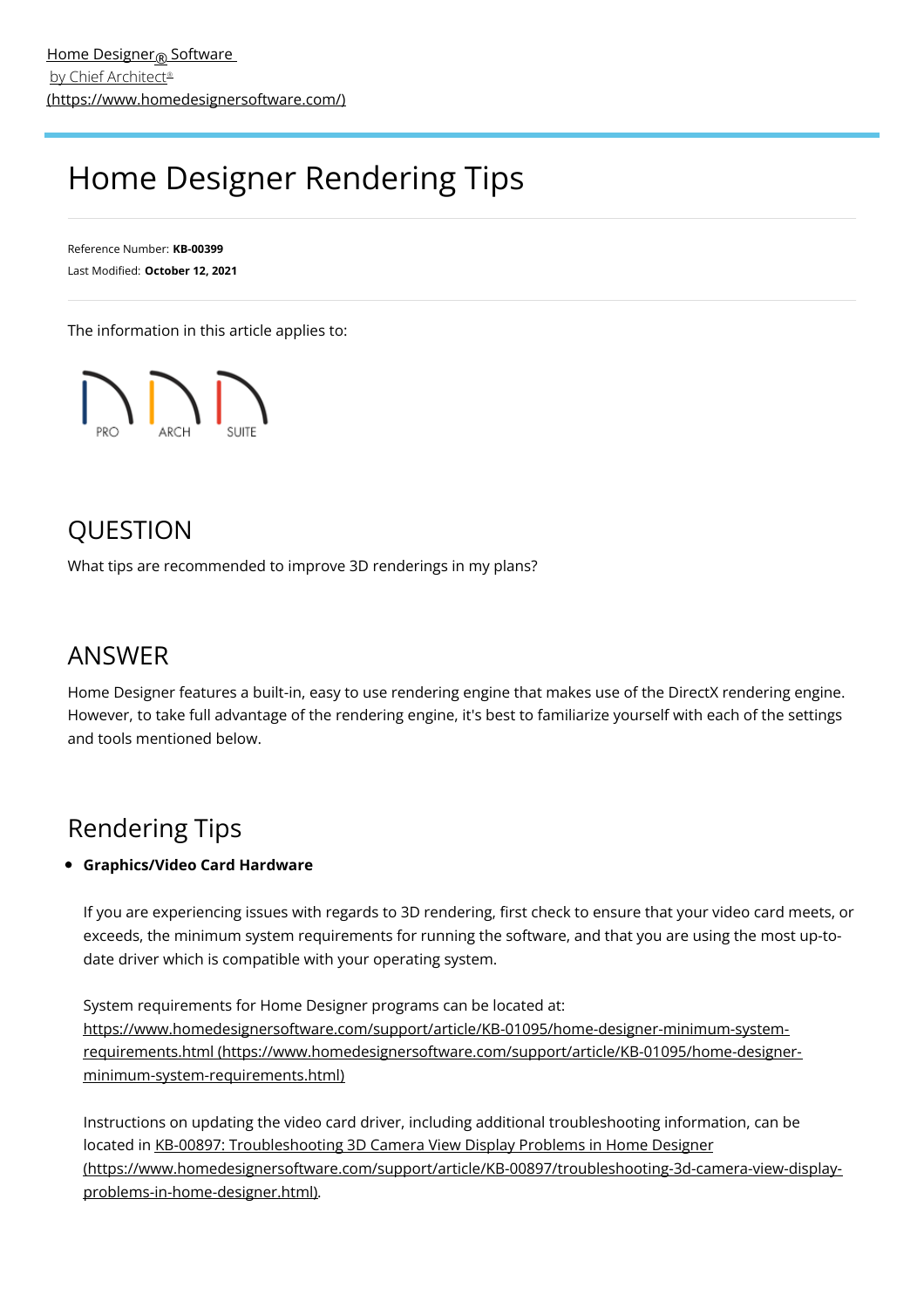#### **Lighting**

Lighting is extremely important in most 3D renderings. Lighting controls the visibility of objects in a view, affects the appearance of surfaces, and influences the appearances of colors and textures on those surfaces.

Even small changes to light intensity, direction and color can have a large impact on image quality.

For more information on lighting, please see the Lighting Knowledge Base Category [\(https://www.homedesignersoftware.com/support/category/182/lighting.html\)](https://www.homedesignersoftware.com/support/category/182/lighting.html) or select **Help> Launch Help ?** within your software, and search for "lighting".

#### **Shadows**

Like lighting, shadows have an important effect on image quality. Shadows are enabled in Full Camera views by default and can be generated in any type of camera view using any Rendering Technique aside from Glass House.

Shadows are affected by the number of light sources in a plan, as well as what Rendering Technique is in use. In order for a light source to cast shadows, it must be **On** in the current view and have **Cast Shadows** checked in its specification dialog.

Shadows can be controlled for each individual camera view, or for each camera tool in the software by accessing the **Default Settings**  $\left(\frac{1}{2}\right)$ .

For more information on shadows, see KB-00230: Toggling Shadows in Camera Views [\(https://www.homedesignersoftware.com/support/article/KB-00230/toggling-shadows-in-camera-views.html\)](https://www.homedesignersoftware.com/support/article/KB-00230/toggling-shadows-in-camera-views.html).

The sun's angle and intensity can also affect shadows. See KB-00922: Adjusting the Sunlight [\(https://www.homedesignersoftware.com/support/article/KB-00922/adjusting-the-sunlight.html\)](https://www.homedesignersoftware.com/support/article/KB-00922/adjusting-the-sunlight.html) to learn more.

#### **Reflections**

Reflections are another aspect of lighting that can increase a 3D view's realism. If a flat surface is assigned a Mirror material, it can display reflections of other objects in the scene. Bear in mind that a Mirror surface cannot display the reflection of another mirror: when one mirror can be seen in another, its material is shown rather than a reflection.

Reflections in Mirrors only generate in Perspective 3D views using Rendering Techniques that show material textures. Much like shadows, reflections can be controlled for each individual camera view, or for each camera tool in the software by accessing the **Default Settings** (D). You can also toggle reflections in a camera view on or off by navigating to **3D> Camera View Options> Toggle Reflections** .

For more information on reflections, select **Help> Launch Help** within your software, and search for "reflections".

#### **Bloom**

Bloom, or light bloom, occurs around areas of intense illumination and looks as though the light is 'bleeding'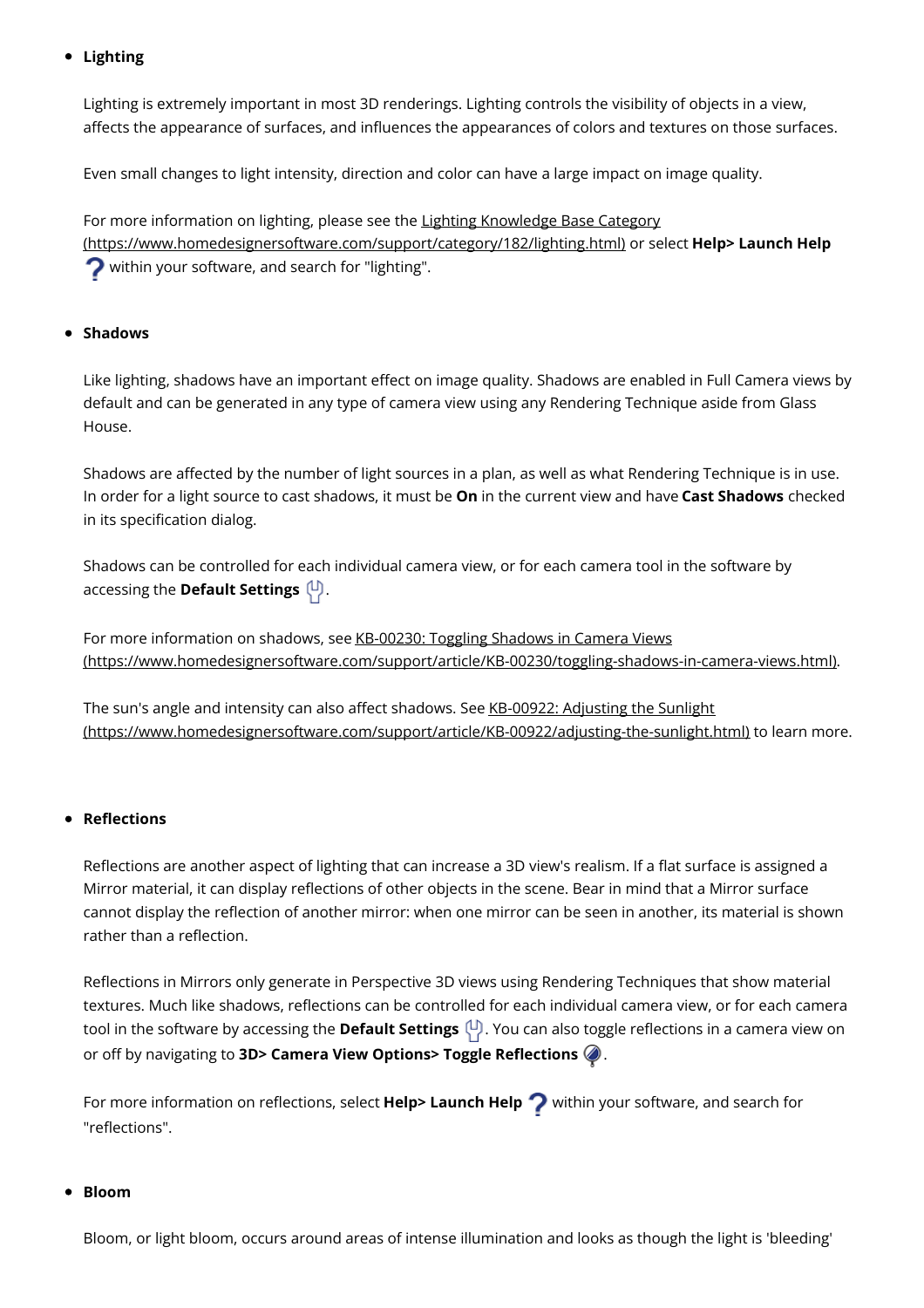beyond the edges of the light source. This adds realism to the view, but takes longer to render.

Bloom only affects Standard and Watercolor rendering technique options, and can be toggled for each individual camera view, or by accessing the **Default Settings**  $\begin{pmatrix} 1 \\ 1 \end{pmatrix}$ .

#### **Material Definitions**

Textures are graphic files that represent irregular surfaces of objects such as carpet, bricks, tile, and wood in 3D views. Textures are assigned to materials which in turn are assigned to objects.

The display of materials in 3D views is controlled by settings in the **Define Material** dialog.

For more information on materials, please see the Materials Knowledge Base Category [\(https://www.homedesignersoftware.com/support/category/49/materials.html\),](https://www.homedesignersoftware.com/support/category/49/materials.html) or select **Help> Launch Help** , then search for "material".

Brightness, shininess and transparency control how light sources affect the display of surfaces in 3D views. If no texture is selected for a material, or if the display of textures is turned off, affected surfaces are a solid color instead.

#### **Images**

Image objects use picture files to represent individual objects such as trees, flowers, and vehicles in 3D views. Images are useful because they have only one 3D surface, allowing them to represent complicated 3D objects with a high degree of realism but with minimal cost in terms of performance.

#### **Backdrops**

Backdrops are images that display in the background of 3D views. Only one backdrop can be used at a time. If a backdrop is not applied, Home Designer applies a background color.

Backdrops can be controlled for each individual camera view, or for each camera tool in the software by accessing the **Default Settings**  $\left(\frac{1}{2}\right)$ .

For more information on backdrops, please see KB-00325: Changing the Backdrop in a Camera View [\(https://www.homedesignersoftware.com/support/article/KB-00325/changing-the-backdrop-in-a-camera](https://www.homedesignersoftware.com/support/article/KB-00325/changing-the-backdrop-in-a-camera-view.html)view.html).

#### **Edge Smoothing**

Angled surface edges and pattern lines will sometimes display on screen as jagged or stair-stepped. Edge smoothing softens this effect, producing cleaner lines.

Higher quality edge smoothing can be produced by checking **Edge Smoothing When Idle** in the **Camera Specification** dialog. This setting does not affect a camera while its position or orientation are being changed, but applies additional smoothing to edge and pattern lines when the camera is not in motion. This high quality edge smoothing option is view-specific and can also be toggled on or off by selecting **3D> Camera View Options> Toggle Edge Smoothing When Idle** .